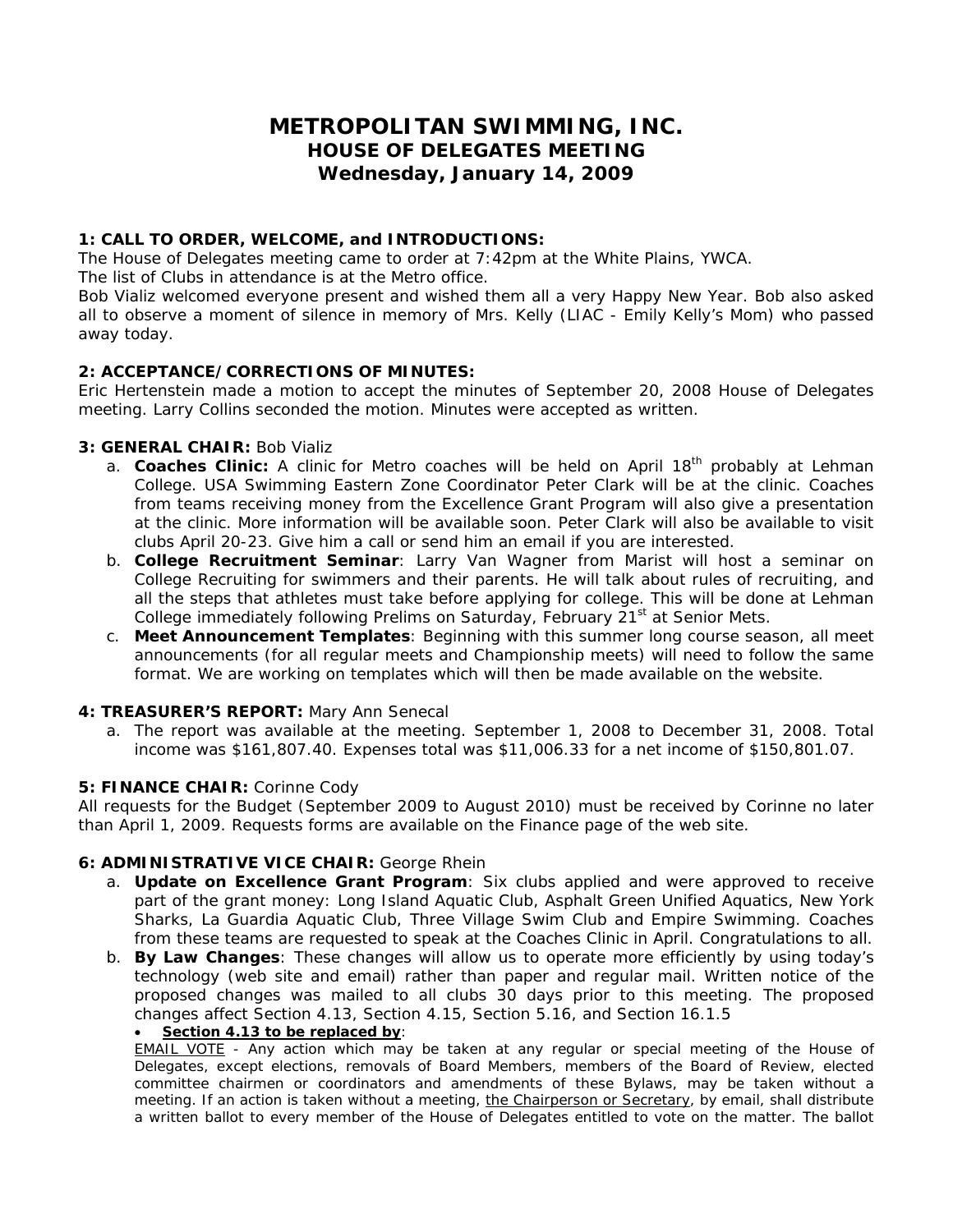*shall set forth the proposed action, provide an opportunity to specify approval or disapproval, and provide a reasonable time (but in no event less than the period specified in Section 4.15.1) within which to return the ballot to the Chairperson or Secretary. Action by emailed ballot shall be valid only when the number of votes cast in favor of the proposed action within the time period specified constitutes a majority of the votes entitled to be cast.* 

#### • *Section 4.15.1 to be replaced by:*

*.1 TIME - Not less than twenty (20) days written / posted notice shall be given to each member of the House of Delegates and each Group Member for any annual, regular or special meeting of the House of Delegates. See Section 16.1.5 for the various permitted forms of notice. Amendment of the Bylaws shall require not less than thirty (30) days written / posted notice.* 

#### • *Section 5.16 to be replaced by:*

**EMAIL VOTE** - Any action which may be taken at any regular or special meeting of the Board of *Directors, except elections, advice and consent to the General Chairman's appointments, or removals of officers, committee chairmen and members, may be taken without a meeting. If an action is to be taken without a meeting, the Chairperson or Secretary, by email, shall distribute a written ballot to every Board Member entitled to vote on the matter. The ballot shall set forth the proposed action, provide an opportunity to specify approval or disapproval, and provide a reasonable time (but in no event less than the period specified in Section 5.17) within which to return the ballot to the Chairperson or Secretary. Action by written ballot shall be valid only when the number of votes cast in favor of the proposed action within the time period specified constitutes a majority of the votes entitled to be cast.* 

# • *Section 16.1.5 to be replaced by:*

*NOTICE DEEMED GIVEN; WRITINGS DEEMED DELIVERED; LAST KNOWN ADDRESS -* 

*A Notice by Mail - Notice given and other writings delivered by first class mail, postage prepaid, and addressed to the last address shown on the records of Metro shall be deemed given or delivered upon the postmark date for all purposes under these Bylaws.* 

*B Notice by Fax or Email - Notice given and writings delivered by facsimile or electronic mail shall be deemed given or delivered upon oral, telephonic, electronic or written confirmation of recipient for all purposes under these Bylaws.* 

*C Notice by Telephone - Notice given by telephone shall be deemed given only when actually transmitted to the person entitled thereto for all purposes under these Bylaws. (Thus, for example, a message left on an answering machine or similar equipment or with a person other than the intended recipient shall not be notice given prior to the actual receipt by the intended recipient.)* 

*D Last Known Address - for all purposes under these Bylaws, the last known address of a member of Metro shall be the address given in the latest application for registration or membership in Metro and USS filed with the Membership/Registration Coordinator; or the address given in a written notice of change of residence filed with that Coordinator. In all other cases the records maintained by the Secretary of Metro shall be used to ascertain the last known address.* 

*E Posting on Metropolitan Swimming's Web Site – Notice will be considered given when it is posted on Home page of the web site.* 

c. **Discussion** followed on Section 4.13 – Should it say "… majority of the votes entitled to be cast …" instead of "… majority of the votes entitled to be cast…" The By-Laws changes would allow us the possibility to have discussions and vote through emails instead of having a meeting to resolve an issue. A motion to change the By-Laws as presented above was made and seconded. Show of hands: 1 opposed. All others approved. **Motion carries**.

# **7: AGE GROUP CO-CHAIRS:** Edgar Perez and Eric Hertenstein

a. **Bid for Zone Equipment**: Edgar received bids from a Nike vendor (Swim NJ), a TYR vendor (Swim NJ), and a Speedo Vendor (Hobie Swim). We did a comparison on both short course and long course packages. Cost of every item was broken down which helped to make a decision. We came to the conclusion that between the quality of products, service and price, Hobie Swims would be awarded the bid for 2009-2010 for the Zone Team equipment.

# **8: COACHES REPRESENTATIVE:** Larry Collins

a. Larry is looking to receive input from coaches regarding the "Coach of the Year" awards (Age Group Coach of the Year and Senior Coach of the Year. Send comments to Larry before Feb.1, 2009. Email it to Larry at [bigblueswimming@aol.com](mailto:bigblueswimming@aol.com). The parameters for Selection will then be posted on the web site.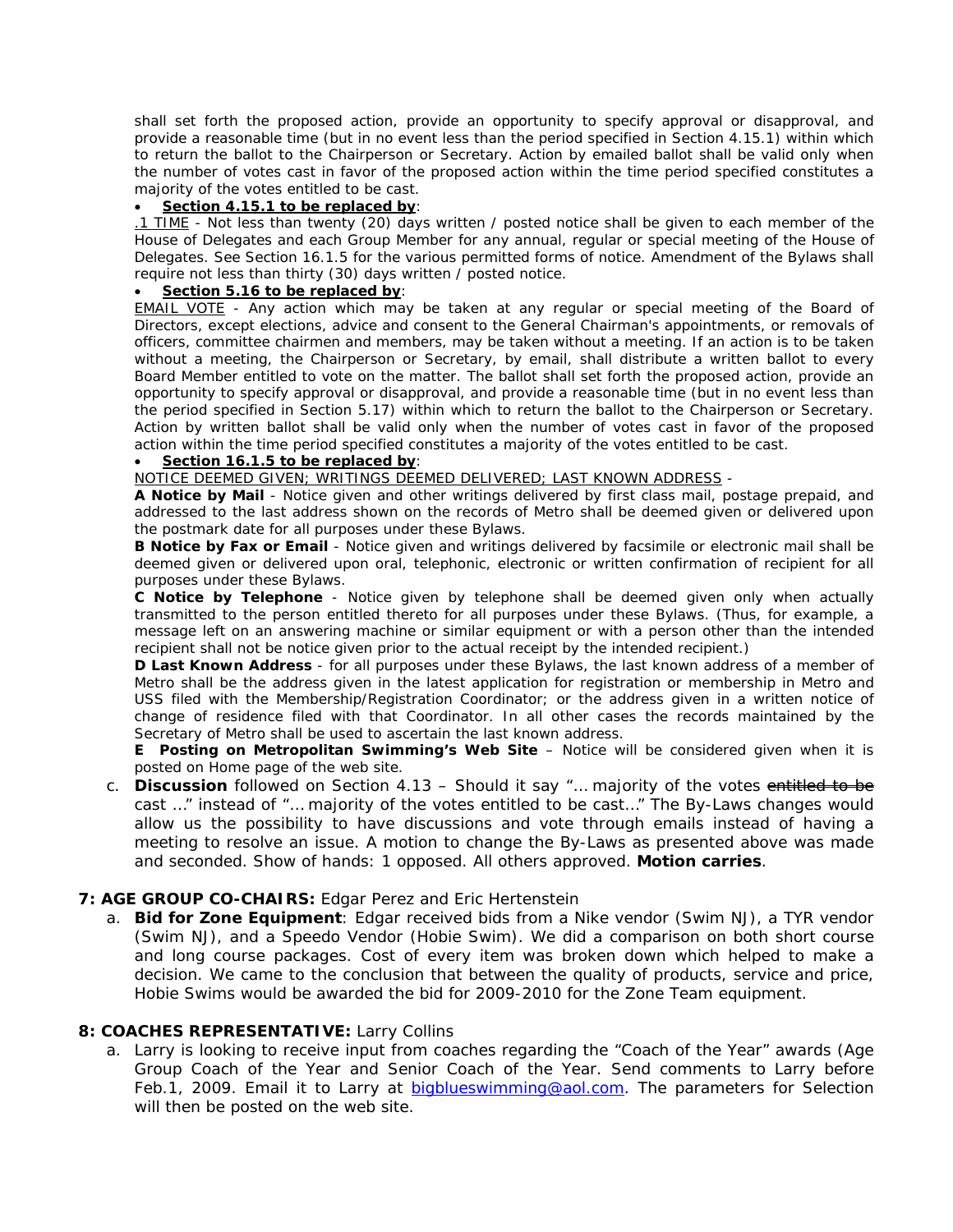# 9: TECHNICAL PLANNING: David Ellinghaus

- a. Proposed Long Course Calendar:
	- o Open Water Championships: July 12
	- o Senior Mets: July 23-26
	- o Junior Olympics: July 31-August 2
- b. Two bids for Long Course JO's: Condors at Felix Festa and APEX/Badger at Lehman College. Presentation by both teams and discussion about awards followed. Edgar mentioned that awards would all be standardized for Metro Championships. Vote was taken: Condors: 16 vs APEX/Badger: 13 – **Bid was awarded to Condors**. The Condors Swim Club was asked to give assignment for all sessions' warm-ups, as last year's warm-ups were a bit too crowded (either by age or boys/girls) and also to add another warm-up before the 500 free.
- c. Bids for Long Course Senior Mets: None at this time so Brian Brown (Senior Chair) will find a facility to host the long course Senior Mets. If this is a Metro run meet, Monique Grayson mentioned that she is not available that weekend to run the meet!
- d. Summer meets calendar will be posted at the end of the minutes. A request by Asphalt Green to change their June meet dates to the Memorial Day weekend was made January 23<sup>rd</sup>.
- e. Senior Long Course Meet One day meet Date TBA (May 9<sup>th</sup> or May 16<sup>th</sup>) probably at Lehman College. Marist Swim Club has shown an interest in running the meet – Session would be followed by an opportunity for the teams involved to practice long course.
- f. Age Group South Update: Since none of the clubs from the South/Nassau offered to run the meet, North Shore has volunteered to host the meet as long that their team is allowed to swim at that meet. They will host it at Stony Brook University. The Board has accepted the bid. Questions about this from Connetquot regarding the 2 teams that they thought were supposed to be swimming at Age Group East/Suffolk but had been moved by Technical Planning to the South/Nassau Meet (see minutes HOD May 14, 2008 - #17d). Farmingdale and Lindenhurst are South/Nassau for the Age Group Meet. This was done to balance the number of swimmers at all Age Group Meets.

#### **10: REGISTRATION COORDINATOR:** Barry Roffer

- a. **Coaches**: Registrations were all Due in December. If registration or background checks were due on December 31<sup>st</sup>, and it was not renewed, you are no longer registered as a coach. Remember to update everything ahead of time.
- b. If you receive an email about a **Recon** regarding a mistake in the entries (spelling, middle initial missing, etc...) please correct your team manager database and rebuild your file. If it's a mistake that Metro made, let Barry know so that we can update the SWIMS database! If swimmers swim in a meet unregistered, the team will be fined!
- c. If you made a "**change**" in a registration in the fall, it is NOT a "renew"! You must also click on Renew in order for the swimmer to be registered again for 2009! Be aware of this. Please check expiration dates on all coaches' cards and all athletes' cards when you get them back.
- d. Files of registrations will not go in unless we have the money for the registrations on the file. Because you sent the files to the office doesn't guarantee that the registrations have been completed. Checks or money orders or vouchers are needed.
- e. **Question regarding swimmers trying out for a couple weeks**: If the swimmer gets hurt during that time, is he insured? Answer is NO. No "tryout" period anymore. This applies also to meet recon: do not allow any swimmer in the meet if they are not registered as this will make the meet host and the facility at risk if anyone gets hurt! Insurance company will check the meet recon. Trial period is about 2 days!!! Barry will check on this!
- f. **Assistant Coach Requirements**: **Article 502.4.3** "Anyone who coaches athletes at a USA Swimming practice or competition must be a coach member of USA Swimming and must have satisfactorily completed safety training and background screening required by USA Swimming".

*The above article was passed by the USA Swimming House of Delegates and is published in the 2009 USA Swimming rulebook. Effective January 1, 2009, any type of coaching including, but not limited to, swimming and dry land training, must be provided by a registered USA Swimming member Coach.*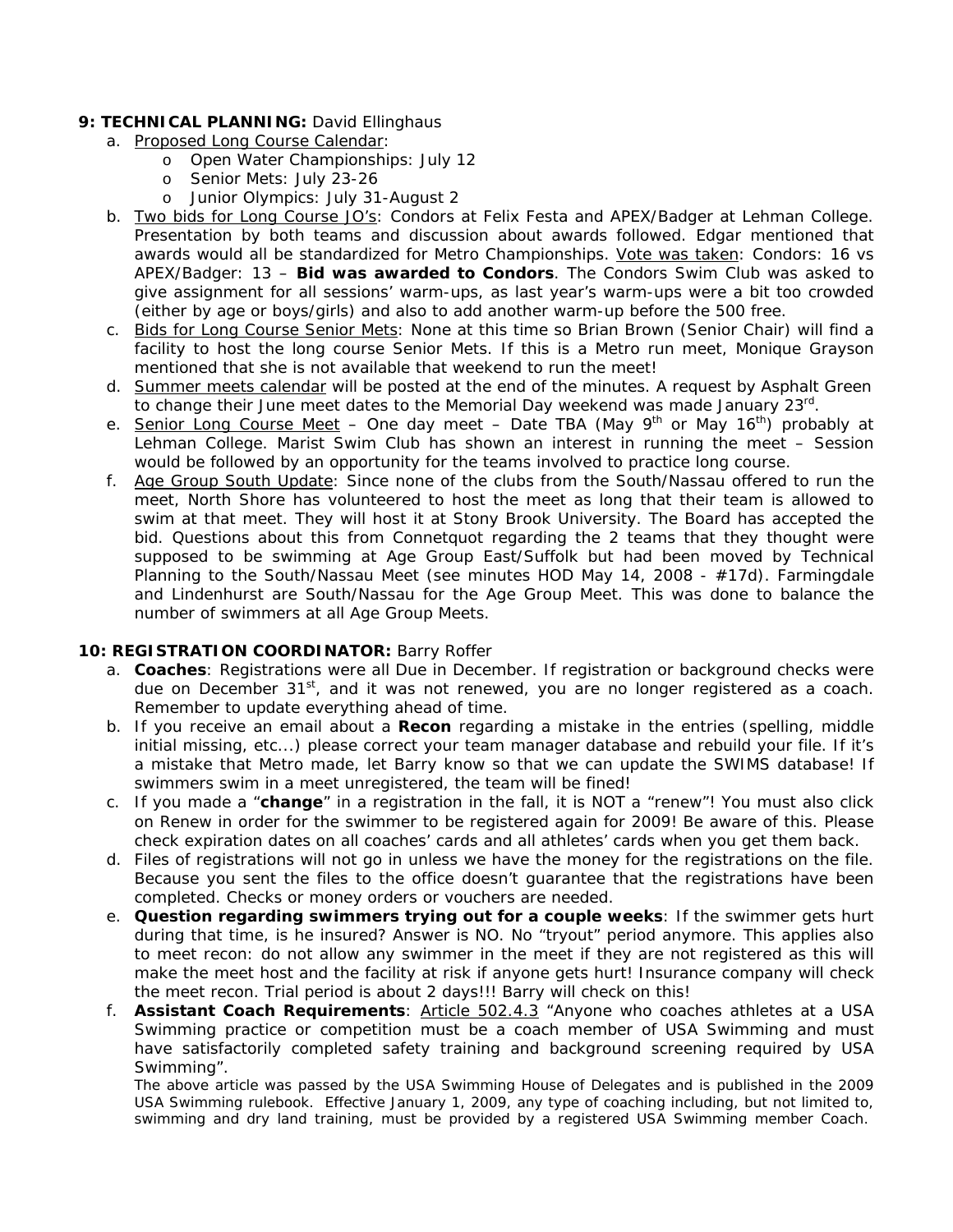*Coaching by any other person who is not a registered coach member, including USA Swimming Athlete Members, is not permitted.* 

*In order for someone other than a coach member to assist the coach in coaching activities, that person must be under the "direct supervision" of the USA Swimming coach and must be a USA Swimming member (i.e. athlete or non-athlete, non-coach member). This would mean the coach must be on deck at all times and must be directly involved in whatever activity with which the non-coach member is assisting. For instance, an athlete could demonstrate strokes to younger swimmers and the athlete would not have to be a coach member in that instance. However, a good example of what is not allowed would be an athlete who is working with a group of swimmers while the coach is separately working with a second group of swimmers. This would not be classified as "direct supervision" and the athlete would have to be a coach member is order to work with the separate group. Specific questions about this should be addressed to Member Services Staff at USA Swimming Headquarters at 719.866.4578.*

# **11: OPEN WATER:** Bea Hartigan

- a. The Open Water Championships will be on Saturday, July 12, 2009. It will not conflict with the 1650 of Senior Mets this year! We d have Age Group Open Water events.
- b. A team from Australia has shown interest in attending. Housing at host members may be needed for their athletes.

#### **12: OLD BUSINESS:**

a. Fred Fritsch asked to review the wording of the last sentence of the By-Laws change for Section 4.13 (regarding majority of votes). George Rhein will review the quorum language but he believes that there is a section in the By-Laws that covers the club votes  $(4.10 - 4.11)$ Quorum is 20 % of members allowed to vote at HOD - section 5.7.4 for executive committee.

#### **13: NEW BUSINESS:**

- a. The ABBE Clubhouse (Boys' Club of NY) is offering an educational opportunity for coaches:
	- o ASCA Level 2 "The Stroke School" course on Saturday, April 11 8:30am to 5:00pm \$75 level 2 manual and handout are included.
	- o "How to write and manage workouts for age group and novice" course on Sunday, April 12 – 9:00am to 12:00 noon - \$35 (over 60 pages of handouts are included.
	- o Combined both courses for \$100 including continental breakfast and Chinese food for lunch on Saturday, and breakfast on Sunday.
	- o For more information and reservation, please contact Magdy Shokry at ABBE Clubhouse: office: 718-886-7000 ext.112 or [magdy.shokry@bcny.org](mailto:magdy.shokry@bcny.org)
- b. Reminder: Joe Stetz Scholarship: applications for the two \$1000 scholarships (one male and one female senior athlete) are due no later than January 31<sup>st</sup>. The scholarships will be awarded at the Hall of Fame dinner.

A motion to adjourn the meeting at 8:38pm was made, seconded and accepted by all.

#### **House of Delegates – Winter Meets Bid Meeting and Elections: Wednesday, May 13, 2009 (7:00pm)**  at the White Plains YWCA

Submitted by Monique G. Grayson January 23, 2009